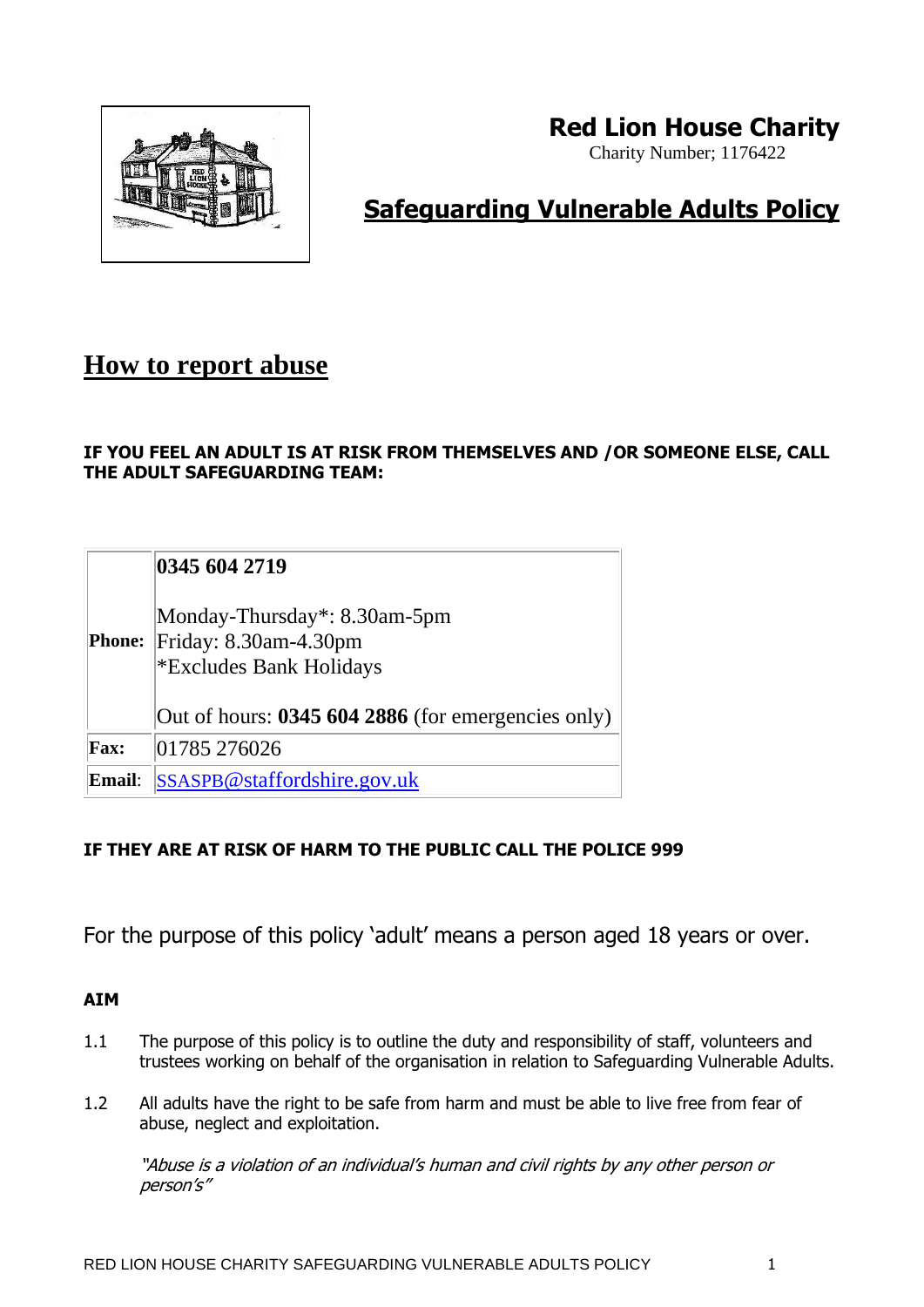#### **2 OBJECTIVES**

- 2.1 To explain the responsibilities the users of Red Lion House, volunteers and trustees have in respect of vulnerable adult protection.
- 2.2 To provide group leaders and volunteers with an overview of vulnerable adult protection
- 2.3 To provide a clear procedure that will be implemented where vulnerable adult protection issues arise.

#### **3 CONTEXT**

#### 3.1 **What do we mean by abuse?**

- 3.1.1 Abuse of a vulnerable adult may consist of a single act or repeated acts. It may occur as a result of a failure to undertake action or appropriate care tasks. It may be an act of neglect or an omission to act, or it may occur where a vulnerable person is persuaded to enter into a financial or sexual transaction to which they have not, or cannot, consent. Abuse can occur in any relationship and may result in significant harm to, or exploitation of, the individual.
- 3.1.2 Concerns about abuse may be raised and reported to the social services agency as a result of a single incident or repeated incidents of abuse. However for some clients the issues of abuse relate to neglect and poor standards of care. They are ongoing and if ignored may result in a severe deterioration in both physical and mental health and even death.
- 3.1.3 Anyone who has concerns about poor care standards and neglect in a care setting may raise these within the service, with the regulatory body and/or with the social services agency.
- 3.1.4 Where these concerns relate to a vulnerable adult living in their own home, is or at risk of homelessness, with family or with informal carers they must be reported to the social services agency. These reports must be addressed through the adult protection process and a risk assessment must be undertaken to determine an appropriate response to reduce or remove the risk.

#### 3.2 **Who is included under the heading 'vulnerable adult?'**

- 3.2.1 An Adult (a person aged 18 or over) who 'is or may be in need of community care services by reason of mental or other disability, age or illness; and who is or may be unable to take care of him or herself, or unable to protect him or herself against significant harm or exploitation'. (Definition from 'No Secrets' March 2000 Department of Health)
- 3.2.2 This could include people with learning disabilities, mental health problems, older people and people with a physical disability or impairment. It is important to include people whose condition and subsequent vulnerability fluctuates. It may include an individual who may be vulnerable as a consequence of their role as a carer in relation to any of the above.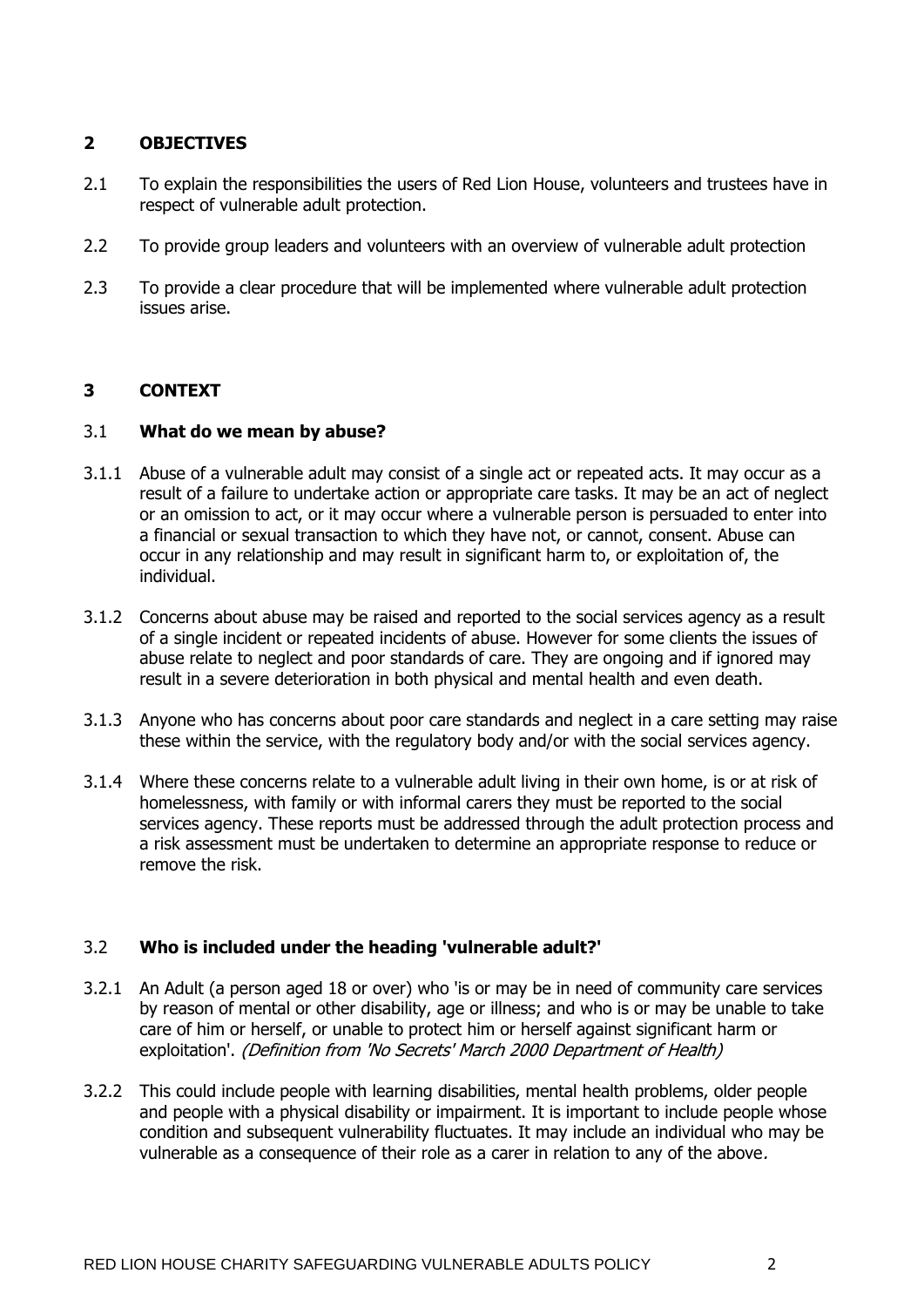- 3.2.3 It may also include victims of domestic abuse, hate crime, homeless, and anti social abuse behaviour. The person's need for additional support to protect themselves may be increased when complicated by additional factors, such as, physical frailty or chronic illness, sensory impairment, challenging behaviour, drug or alcohol problems, social or emotional problems, poverty or homelessness.
- 3.2.4 Many vulnerable adults may not realise that they are being abused. For instance an elderly person, accepting that they are dependent on their family, may feel that they must tolerate losing control of their finances or their physical environment. They may be reluctant to assert themselves for fear of upsetting their carers or making the situation worse.
- 3.2.5 It is important to consider the meaning of 'Significant Harm'. The Law Commission, in its consultation document 'Who Decides,' issued in Dec 1997 suggested that; 'harm' must be taken to include not only ill treatment (including sexual abuse and forms of ill treatment which are not physical), but also 'the impairment of, or an avoidable deterioration in, physical or mental health; and the impairment of physical, intellectual, emotional, social or behavioural development'.

### **4 LEGAL FRAMEWORK**

- 4.1 Human Rights Act 1998, the Mental Capacity Act 2005 and Public Interest Disclosure Act 1998
- 4.2 General Data Protection Regulation 2018, Freedom on Information Act 2000, Safeguarding Vulnerable Groups Act 2006, Deprivation of Liberty Safeguards, Code of Practice2008
- 4.3 The Mental Capacity Act 2005, covering England and Wales, provides a statutory framework for people who lack capacity to make decisions for themselves, or who have capacity and want to make preparations for a time when they may lack capacity in the future. It sets out who can take decisions, in which situations, and how they must go about this.
- 4.4 The Human Rights Act 1998 gives legal effect in the UK to the fundamental rights and freedoms contained in the European Convention on Human Rights (ECHR).
- 4.5 The Public Interest Disclosure Act 1998 (PIDA) created a framework for whistle blowing across the private, public and voluntary sectors. The Act provides almost every individual in the workplace with protection from victimisation where they raise genuine concerns about malpractice in accordance with the Act's provisions.

#### **5 THE ROLE OF HIRERS, VOLUNTEERS AND TRUSTEES**

- 5.1 The trustees and all hirers and volunteers working in Red lion House, have a duty to promote the welfare and safety of vulnerable adults.
- 5.2 Group leaders, volunteers and trustees may receive disclosures of abuse and observe vulnerable adults who are at risk. This policy will enable them to make informed and confident responses to specific adult protection issues.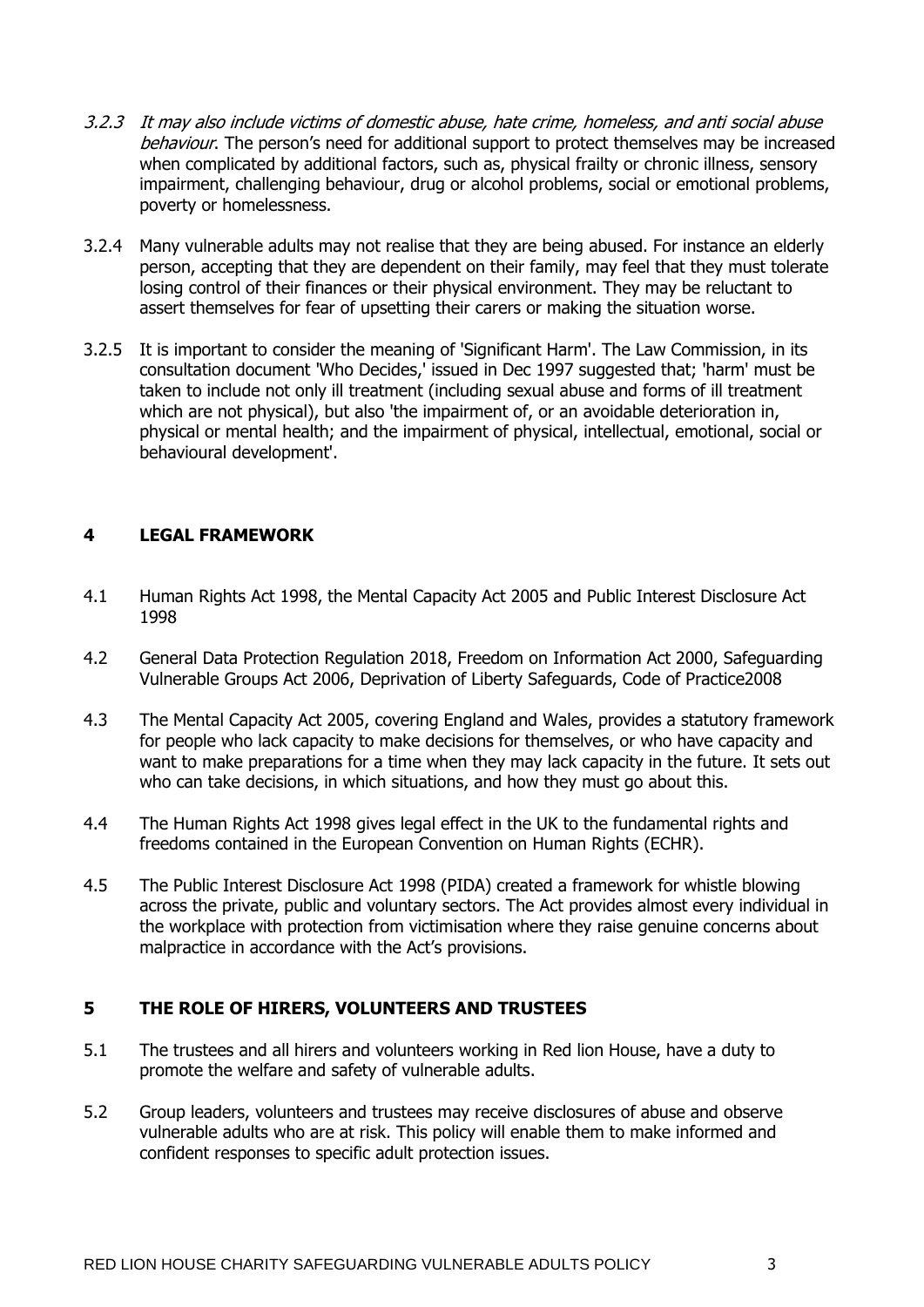### **6 TYPES OF ABUSE**

- . 6.1 Abuse may consist of a single act or repeated acts. It may be physical, verbal or psychological, it may be an act of neglect or an omission to act, or it may occur when a vulnerable person is persuaded to enter into a financial or sexual transaction to which he or she has not consented, or cannot consent.
- 6.2 Abuse can occur in any relationship and it may result in significant harm to, or exploitation of, the person subjected to it.
- 6.3 The Department of Health in its 'No Secrets' 2000 report suggests the following as the main types of abuse:
	- 6.3.1 **Physical abuse** including hitting, slapping, pushing, kicking, misuse of medication, restraint, or inappropriate sanctions.
	- 6.3.2 **Sexual abuse** including rape and sexual assault or sexual acts to which the vulnerable adult has not consented, or could not consent or was pressured into consenting. This would include disclosure of FGM and sexual exploitation.
	- 6.3.3 **Psychological abuse** including emotional abuse, threats of harm or abandonment, deprivation of contact, humiliation, blaming, controlling, intimidation, coercion, harassment, verbal abuse, isolation or withdrawal from services or supportive networks.
	- 6.3.4 **Financial or material abuse** including theft, fraud, exploitation, pressure in connection with wills, property or inheritance or financial transactions, or the misuse or misappropriation of property, possessions or benefits.
	- 6.3.5 **Neglect and acts of omission** including ignoring medical or physical care needs, failure to provide access to appropriate health, social care or educational services, the withholding of the necessities of life, such as medication, adequate nutrition and heating.
	- 6.3.6 **Discriminatory abuse** including race, sex, culture, religion, politics, that is based on a persons disability, age or sexuality and other forms of harassment, slurs or similar treatment, hate crime.
	- 6.3.7 **Institutional abuse** Institutional abuse although not a separate category of abuse in itself, requires specific mention simply to highlight that adults placed in any kind of care home or day care establishment are potentially vulnerable to abuse and exploitation. This can be especially so when care standards and practices fall below an acceptable level as detailed in the contract specification.
	- 6.3.8 **Multiple forms of abuse** Multiple forms of abuse may occur in an ongoing relationship or an abusive service setting to one person, or to more than one person at a time, making it important to look beyond single incidents or breaches in standards, to underlying dynamics and patterns of harm. Any or all of these types of abuse may be perpetrated as the result of deliberate intent and targeting of vulnerable people, negligence or ignorance.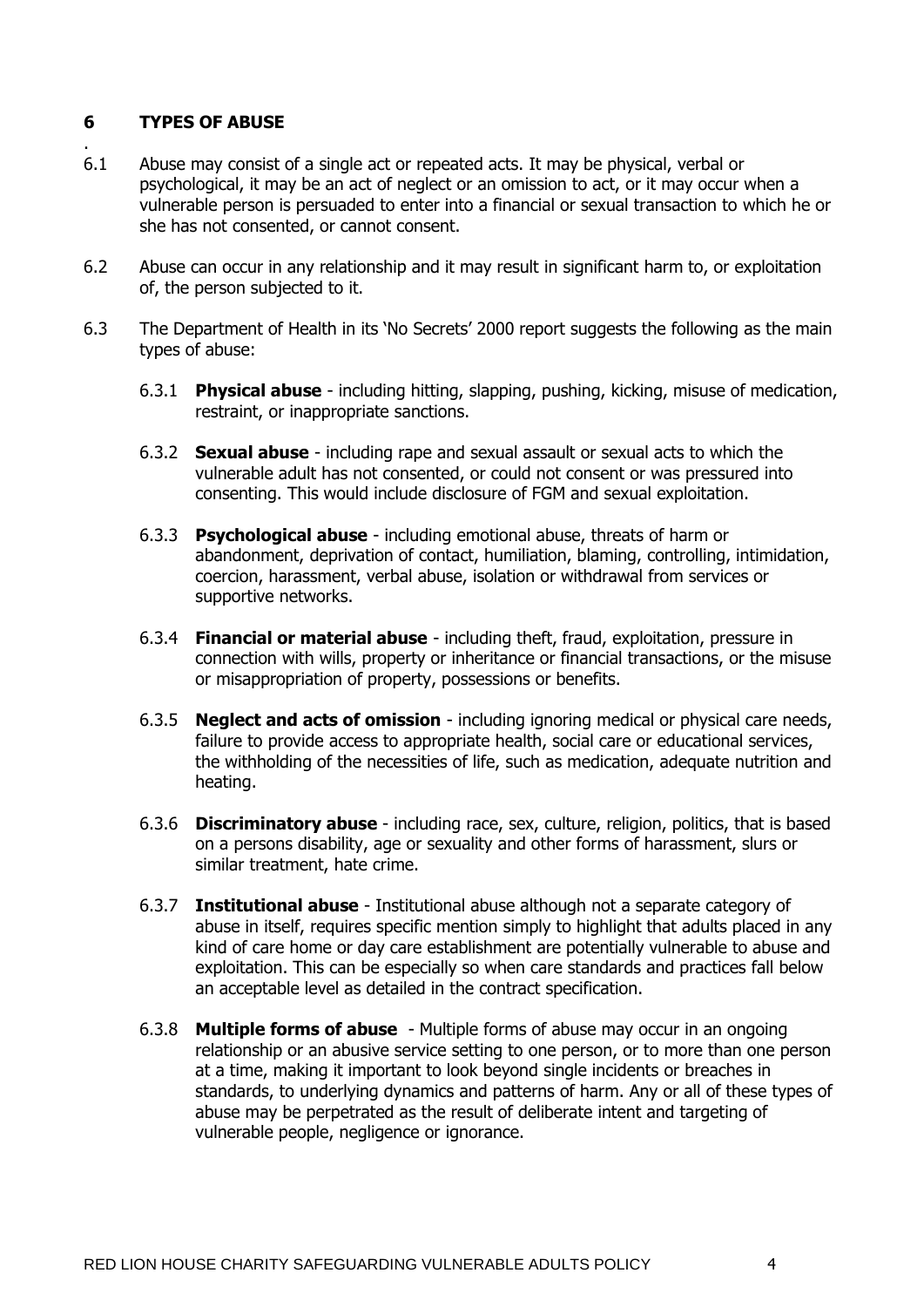#### 6.4 **Domestic abuse**

6.4.1 Home Office Definition 2004

'Any incident of threatening behaviour, violence or abuse (psychological, physical, sexual, financial or emotional) between adults who are, or have been intimate partners or family members, regardless of gender or sexuality.'

6.4.2 Women's Aid Definition

'Domestic violence is physical, sexual, psychological or financial violence that takes place within an intimate or family-type relationship and that forms a pattern of coercive and controlling behaviour. This can also include forced marriage and so-called "honour crimes". Domestic violence may include a range of abusive behaviours, not all of which are in themselves inherently "violent".

- 6.4.3 Most research suggests that domestic violence occurs in all sections of society irrespective of race, culture, nationality, religion, sexuality, disability, age, class or educational level.
- 6.4.4 Both definitions would therefore also include incidents where extended family members may condone or share in the pattern of abuse e.g. forced marriage, female genital mutilation and crimes rationalized as punishing women for bringing 'dishonour' to the family.
- 6.4.5 It is important to recognise that Vulnerable Adults may be the victims of Domestic Abuse themselves or be affected by it occurring within their household. This is likely to have a serious effect on their physical and mental wellbeing.
- 6.4.6 Where Vulnerable Adults are victims of Domestic Abuse, they may need extra support to plan their future. The violence or threat of violence may continue after a victim has separated from the abuser. It is important to ensure that all the vulnerable people in this situation have appropriate support to enable them to maintain their personal safety.
- 6.4.7 A separate Domestic Abuse Protocol is in place between Police, Social Services and Health.
- 6.4.8 Incidents reported by the police through the domestic abuse protocols will be addressed under the adult protection processes if it is considered that a vulnerable adult may be at risk of abuse. (See Joint Police, Social Services and Health protocol for dealing with cases of domestic abuse where vulnerable adults are involved)

#### **7 CHILDREN**

7.1 It is essential that the needs of any children within an abusive or domestic violence situation where there is a vulnerable adult involved are considered and acted upon. Please contact the Lead for Safeguarding or Senior Manager and/or the local social services Safeguarding Children's team.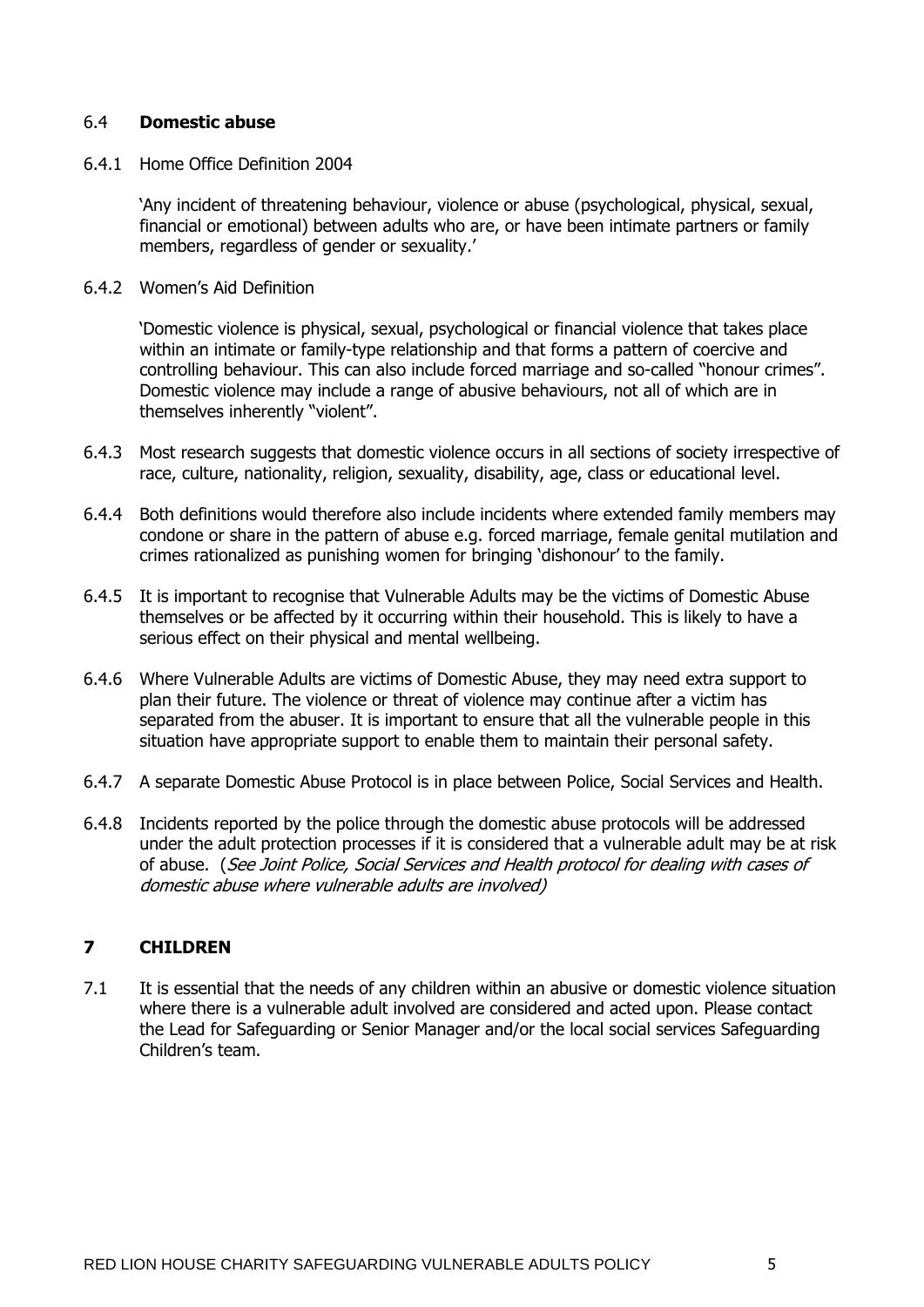### **8 PROCEDURE IN THE EVENT OF A DISCLOSURE**

- 8.1 It is important that vulnerable adults are protected from abuse. All complaints, allegations or suspicions must be taken seriously.
- 8.2 This procedure must be followed whenever an allegation of abuse is made or when there is a suspicion that a vulnerable adult has been abused.
- 8.3 Promises of confidentiality must not be given as this may conflict with the need to ensure the safety and welfare of the individual.
- 8.4 A full record shall be made as soon as possible of the nature of the allegation and any other relevant information.
- 8.5 This must include information in relation to the date, the time, the place where the alleged abuse happened, your name and the names of others present, the name of the complainant and, where different, the name of the adult who has allegedly been abused, the nature of the alleged abuse, a description of any injuries observed, the account which has been given of the allegation.

### **9 RESPONDING TO AN ALLEGATION**

- 9.1 The allegation must be reported to the appropriate local adult social services duty social worker. A written record of the date and time of the report should be made and the report must include the name and position of the person to whom the matter is reported. The telephone report must be confirmed in writing to the relevant local authority adult social services department within 24 hours
- 9.2 In the event of an incident or disclosure:

#### **DO**

- Make sure the individual is safe
- **EXECTS** Assess whether emergency services are required and if needed call them
- Listen
- **•** Offer support and reassurance
- Ascertain and establish the basic facts
- Make careful notes and obtain agreement on them
- **Ensure notation of dates, time and persons present are correct and agreed**
- Take all necessary precautions to preserve forensic evidence
- **•** Follow correct procedure
- Explain areas of confidentiality; immediately speak to your manager for support and guidance
- Explain the procedure to the individual making the allegation
- Remember the need for ongoing support.

#### **DON'T**

- Confront the alleged abuser
- Be judgmental or voice your own opinion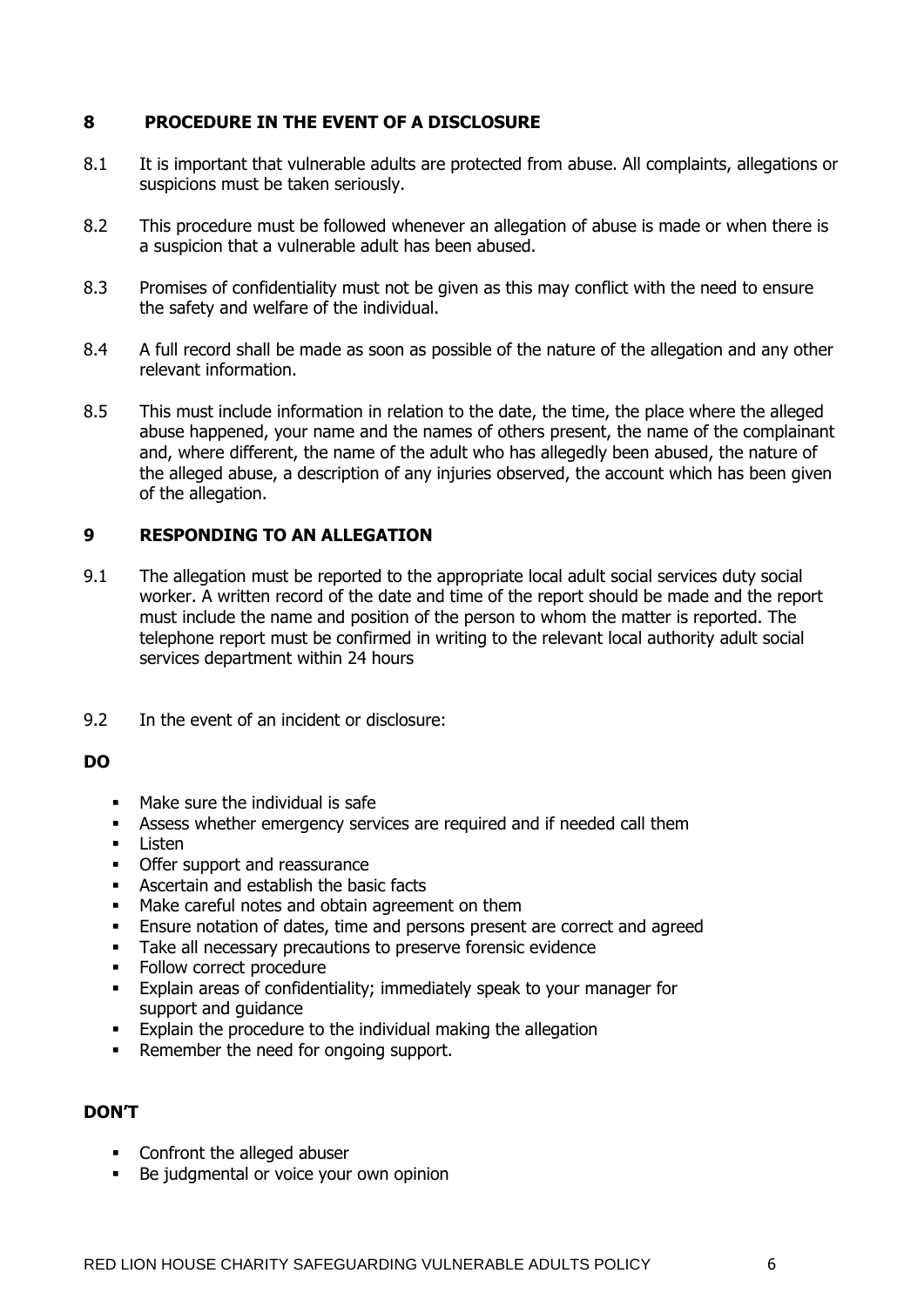- Be dismissive of the concern
- Investigate or interview beyond that which is necessary to establish the basic facts<br>■ Disturb or destroy possible forensic evidence
- Disturb or destroy possible forensic evidence
- Consult with persons not directly involved with the situation
- Ask leading questions
- Assume Information
- Make promises
- **•** Ignore the allegation
- **Elaborate in your notes**
- Panic
- 9.3 It is important to remember that the person who first encounters a case of alleged abuse is not responsible for deciding whether abuse has occurred. This is a task for the professional adult protection agencies, following a referral from the designated Vulnerable Adult Protection Officer.

### **10 CONFIDENTIALITY**

- 10.1 Vulnerable adult protection raises issues of confidentiality which must be clearly understood by all.
- 10.2 Group leaders, volunteers and trustees have a professional responsibility to share relevant information about the protection of vulnerable adults with other professionals, particularly investigative agencies and adult social services.
- 10.3 Clear boundaries of confidentiality will be communicated to all.
- 10.4 All personal information regarding a vulnerable adult will be kept confidential. All written records will be kept in a secure area for a specific time as identified in data protection guidelines. Records will only record details required in the initial contact form.
- 10.5 If an adult confides in a member of staff and requests that the information is kept secret, it is important that the member of staff tells the adult sensitively that he or she has a responsibility to refer cases of alleged abuse to the appropriate agencies.
- 10.6 Within that context, the adult must, however, be assured that the matter will be disclosed only to people who need to know about it.
- 10.7 Where possible, consent must be obtained from the adult before sharing personal information with third parties. In some circumstances obtaining consent may be neither possible nor desirable as the safety and welfare of the vulnerable adult is the priority.
- 10.8 Where a disclosure has been made, staff must let the adult know the position regarding their role and what action they will have to take as a result.
- 10.9 The leader must assure the adult that they will keep them informed of any action to be taken and why. The adult's involvement in the process of sharing information must be fully considered and their wishes and feelings taken into account.

#### **11 THE ROLE OF KEY INDIVIDUAL AGENCIES**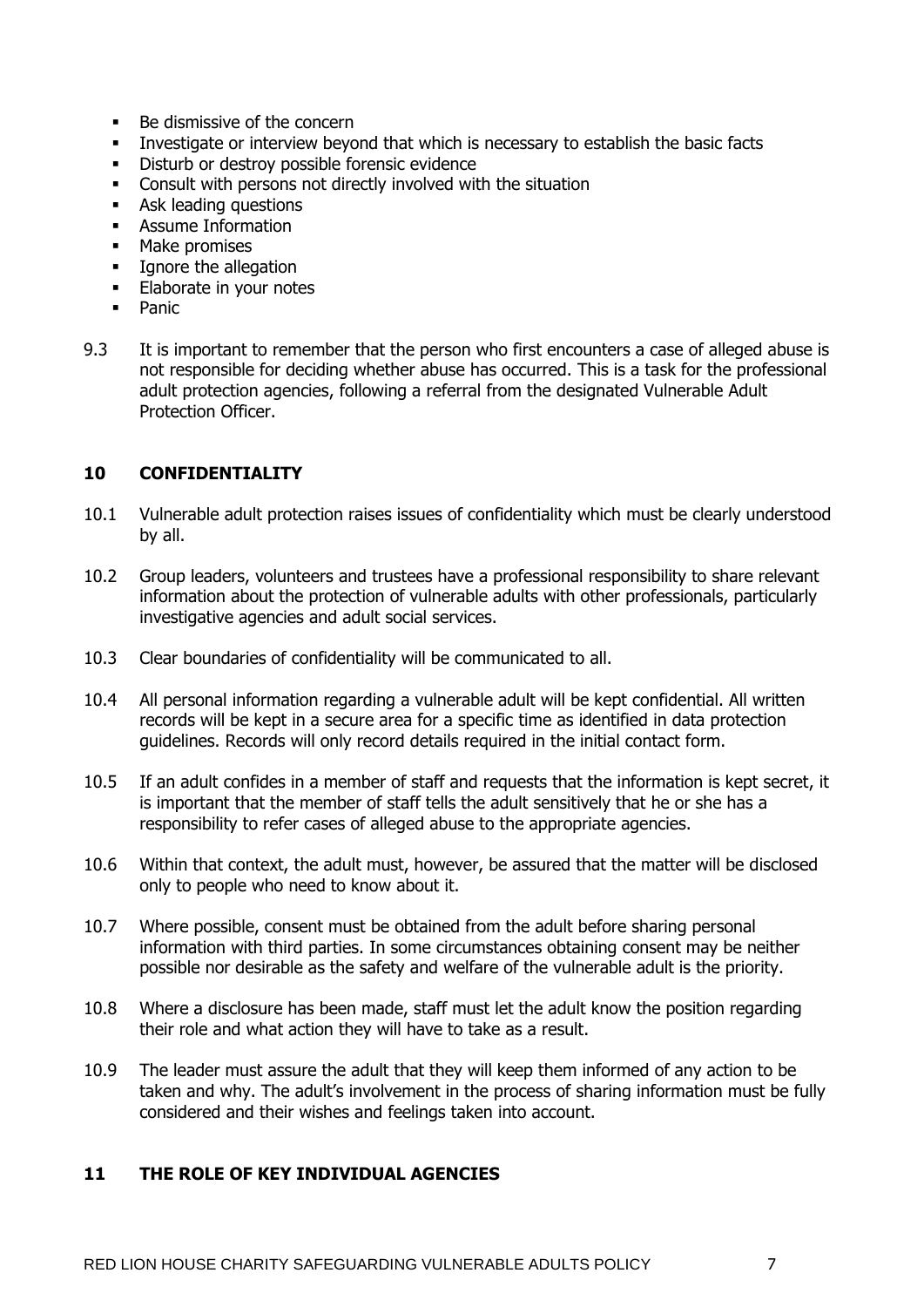#### 11.1 **Adult Social Services**

The Department of Health's recent 'No secrets' guidance document requires that authorities develop a local framework within which all responsible agencies work together to ensure a coherent policy for the protection of vulnerable adults at risk of abuse.

All local authorities have a Safeguarding Adults Board, which oversees multi-agency work aimed at protecting and safeguarding vulnerable adults. It is normal practice for the board to comprise of people from partner organisations who have the ability to influence decision making and resource allocation within their organisation.

#### 11.2

.

The Police play a vital role in Safeguarding Adults with cases involving alleged criminal acts. It becomes the responsibility of the police to investigate allegations of crime by preserving and gathering evidence. Where a crime is identified, the police will be the lead agency and they will direct investigations in line with legal and other procedural protocols.

#### 11.3 **ROLE OF DESIGNATED VULNERABLE ADULT PROTECTION OFFICER The Police**

The role of the designated officer is to deal with all instances involving adult protection that arise within the organisation. They will respond to all vulnerable adult protection concerns and enquiries.

#### **This policy needs to be read in conjunction with:**

Health and Safety Policy Equality and Diversity Policy Safer Recruitment Policy Safeguarding Children Policy

**Agreed by** the Red Lion House Charity

**Date** September 2021

**Review Date September 2022**

**Signed ……………………………..**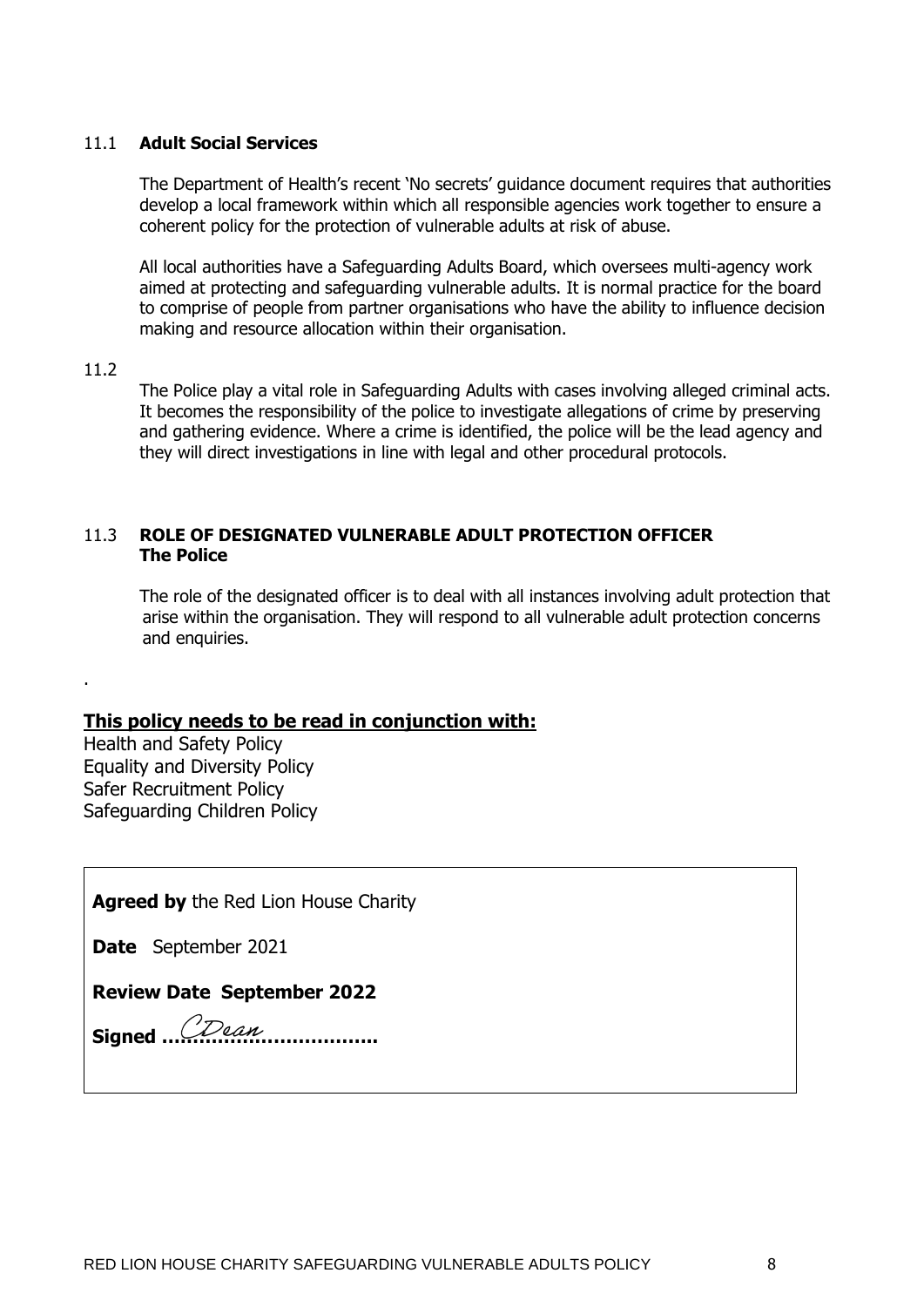# **Other sources of advice**

| <b>Staffordshire Prevent Team</b>                 | 01785 232054  |
|---------------------------------------------------|---------------|
| Staffordshire Police, non Emergency 0300 123 4455 |               |
| Crimestoppers                                     | 0800 555 111  |
| <b>NSPCC Helpline</b>                             | 0808 800 5000 |
| <b>Action on Elder Abuse</b>                      | 0808 808 8141 |
| Care Quality Commission (CQC)                     | 03000 616 161 |